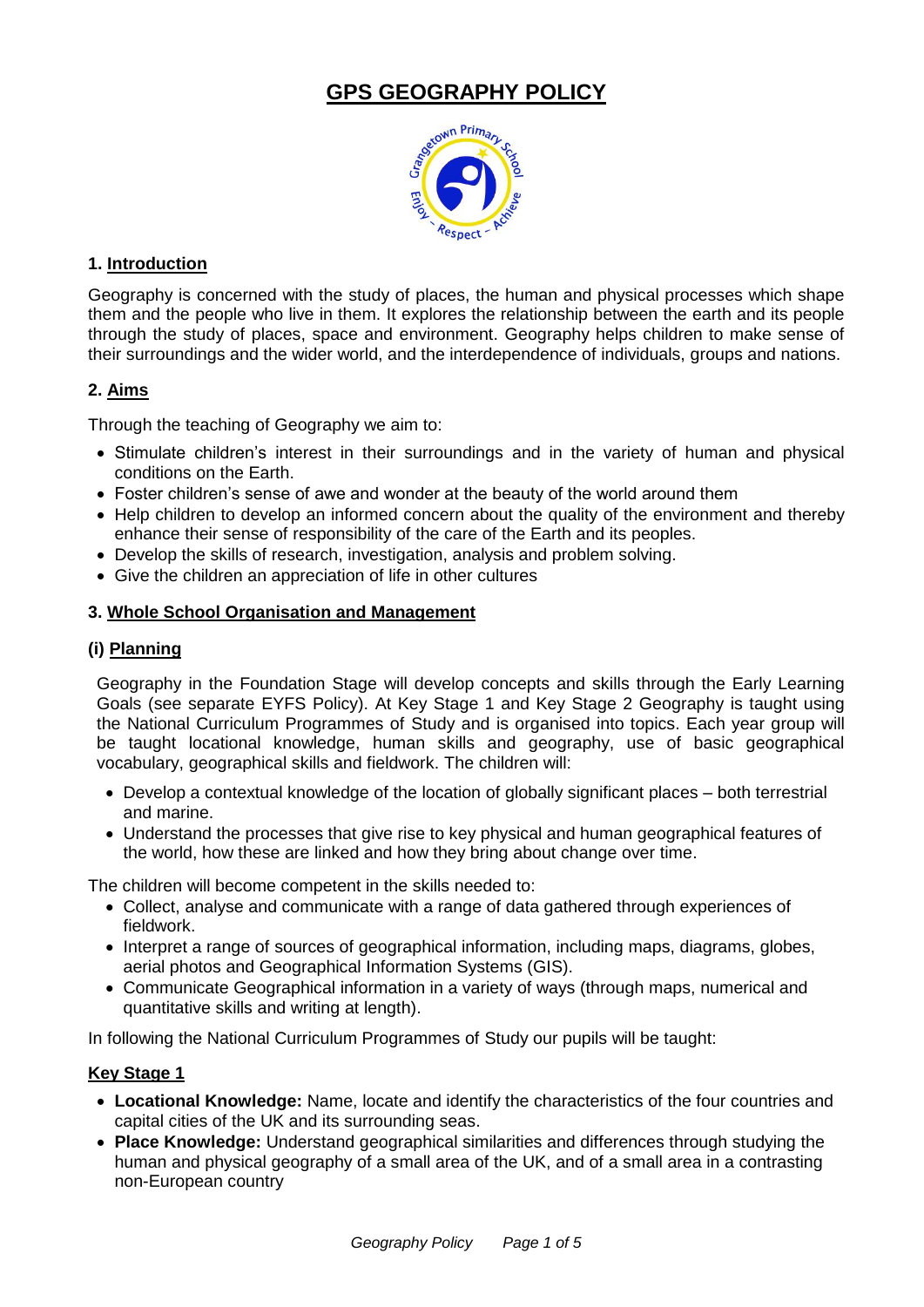- **Human and Physical Geography:** identify seasonal and weather patterns in the UK and the location of hot and cold areas of the world in relation to the equator and the North and South Poles. Use basic geographical vocabulary to refer to: beach, cliff, coast, forest, hill, mountain, sea, ocean, river soil, valley, vegetation, season and weather. Use basic geographical vocabulary to refer to city, town, village, factory, farm, house, office, port, harbour and shop.
- **Skills and Fieldwork:** Use world maps, atlases and globes; use simple compass directions; use aerial photographs, construct simple maps and undertake simple fieldwork within the school locality

## **Year 1**

- **Locational Knowledge:** Name, locate and identify the characteristics of the four countries and capital cities of the UK and its surrounding seas
- **Place Knowledge:** Features of hot and cold places
- **Human and Physical Geography:** Know which is hottest and coldest seasons in UK, know and recognise main weather symbols and know the differences between city, town and village.
- **Skills and Fieldwork:** Know where the equator , North Pole and South Pole are on a globe; know which is N,E,S and W on a compass and know their address including postcode

## **Year 2**

- **Locational Knowledge:** Name, locate and identify the seven continents of the world and know the names of and locate the five oceans of the world
- **Place Knowledge:** Know the main differences between a place in England and that of a small place in a non-European country
- **Human and Physical Geography:** identify a range of physical features; know advantages and disadvantages of living in a city or village and physical features of own locality.
- **Skills and Fieldwork:** Know and use a range of terminology

# **Key Stage 2**

- **Locational Knowledge:** Locate the world's countries, using maps to focus on Europe (including the location of Russia) and North and South America, concentrating on their environmental regions, key physical and human characteristics, countries and major cities. Name and locate counties and cities of the UK, geographical regions and their identifying human and physical characteristics, key topographical features and land-use patterns; and understand how some of these aspects have changed over time.
- **Place Knowledge:** Understand geographical similarities and differences through the study of human and physical geography of a region of the UK, a region in a European country, and a region within North and South America
- **Human and Physical Geography:** Describe and understand key aspects of physical geography, including: climate zones, biomes and vegetation belts, rivers, mountains, volcanoes and earthquakes, and the water cycle. Describe and understand key aspects of human geography, including types of settlement and land use, economic activity including trade links, and the distribution of natural resources including energy, food, minerals and waster
- **Skills and Fieldwork:** Use maps, atlases, globes and digital/computer mapping to locate the countries and describe features studied. Use the eight points of a compass, four and six-figure references, symbols and key (including the use of Ordnance Survey maps) to build their knowledge of the UK and the wider world.

## **Year 3**

- **Locational Knowledge:** Know the names of and locate at least eight counties and at least six cities in England
- **Place Knowledge:** Know at least five differences between living in the UK and a Mediterranean country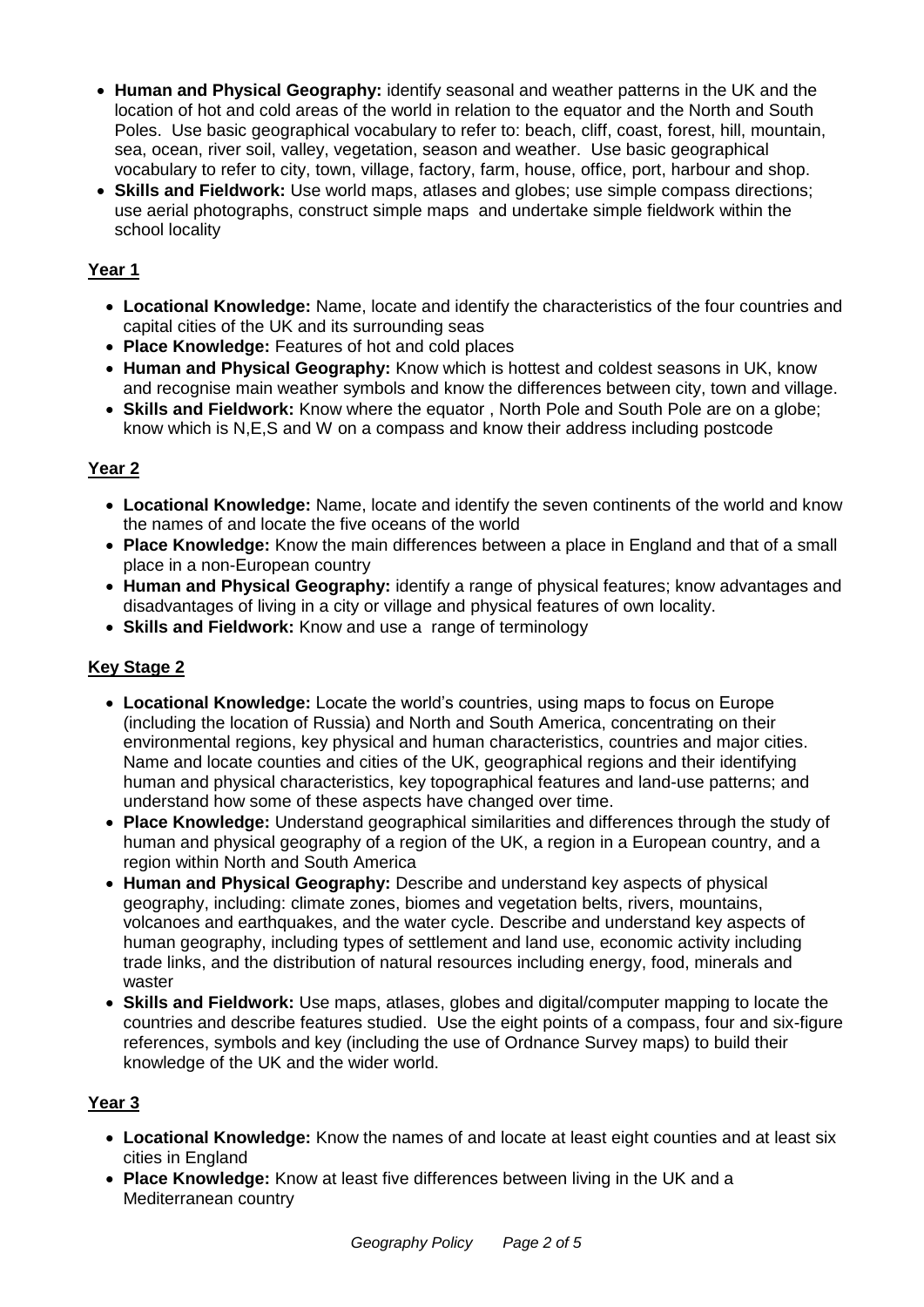- **Human and Physical Geography:** Know why most cities are located by a river
- **Skills and Fieldwork:** Use maps to locate capital cities within the UK; know and name the eight points of a compass and know how to plan a journey within the UK, using a road map

## **Year 4**

- **Locational Knowledge:** Know the four countries from the southern hemisphere and the four from the Northern hemisphere. Know the names of, and locate, a number of South American countries. Know where the equator, Tropic of cancer, Tropic of Capricorn and the Greenwich Meridian are on a world amp. Know what's meant by the term 'tropics'
- **Human and Physical Geography:** Label the layers of a rainforest and know what deforestation is. Know what is meant by biomes and the features of a biome. Know the names and locate some of the world's deserts.
- **Skills and Fieldwork:** Use maps and atlases to locate the equator, the Tropics of Cancer and Capricorn and the Greenwich Meridian. Identify and name the Arctic and Antarctic circles. Know how to use graphs to record features such as temperature, rainfall or climate across a locality.

## **Year 5**

- **Locational Knowledge:** Know the names of, and locate, a number of North American countries. Know the names of and locate at least 8 major capital cities across North America. Know about time zones and work out differences. Know and locate the main rivers in the UK
- **Place Knowledge:** Know key differences between living in the UK and in a country in North America
- **Human and Physical Geography:** Know and label the main features of a river. Know the name of and locate a number of the world's longest rivers. Explain the features of the water cycle. Know main human and physical differences between developed and developing countries.
- **Skills and Fieldwork:** Know how to use and interpret graphs to record features such as temperature, rainfall or climate across North America. Use Google Earth to locate a country or place of interest and to follow the journey of rivers, etc.

#### **Year 6**

- **Locational Knowledge:** Know the names of and locate at least eight European countries. Know the names of and locate at least eight major capital cities across the world. Know where the main mountain regions are in the UK.
- **Human and Physical Geography:** Know what causes an earthquake. Label the parts of a volcano. Know the names of a number of the world's highest mountains. Know why industrial areas and ports are important.
- **Skills and Fieldwork:** Know how to use six-figure grid references. Know what most of the ordnance survey symbols stand for.

## **(ii) Time Allocation**

Though there are no statutory regulations on time allocations, Geography is taught for about one hour each week. As Geography is taught through topic work, this time can be blocked if required to cover fewer but longer sessions. Our teachers create opportunities to skillfully link Geography to other subjects (e.g. Literacy, History, Art etc) in ways that still ensure that Geographical skills and knowledge are being taught.

## **(iii) Assessment**

- Children's understanding, knowledge and skills are assessed through observation, discussion, questioning and written work.
- Foundation Stage pupils will be assessed in line with the Early Learning Goals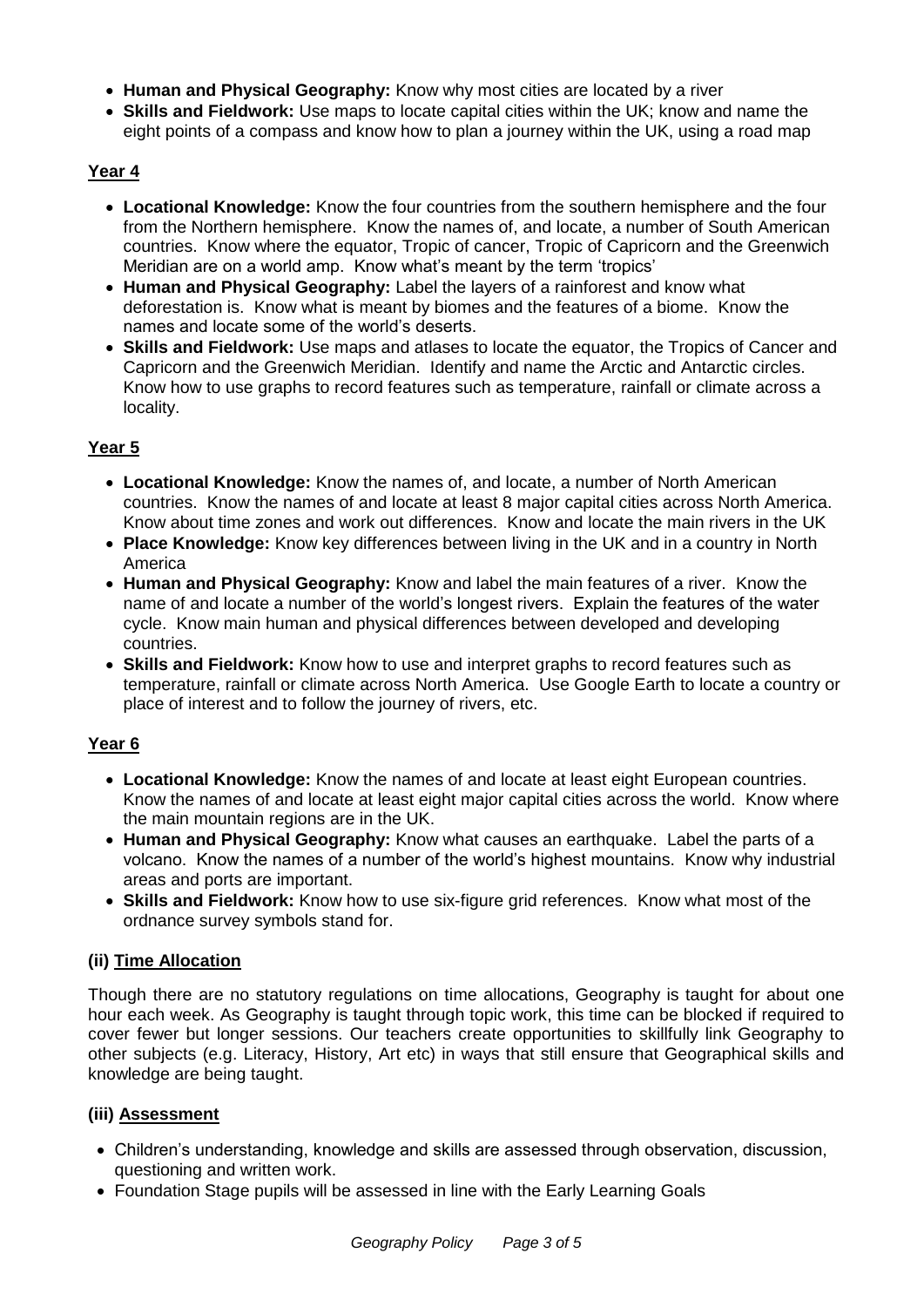Geography provision will have clearly defined learning objectives, shown on the planning sheets, and these are shared with children as part of assessment for learning.

#### **(iv) Continuity and Progression**

We draw upon the National Curriculum, and upon our Long & Medium Term Planning, to ensure that skills and knowledge are built upon in a progressive way. Discussion between teachers informally, and in KS and Staff meetings, and the passing on of information at the end of the year, ensures cohesion, both within year groups and between year groups.

## **(v) Cross Curricular Links**

Geography will be taught through themes, with cross-curricular links used including English, Art, DT and drama and other activities or events (visits to geographical places of interest, visits to museums and visitors in school). Sometimes Geograhy will be the 'lead subject' in a topic, and sometimes the support subject. Within this approach, the teaching of geographical knowledge & skills is prioritised.

## **(vi) Reporting to Parents**

Children's work and achievements are reported through the end of year Pupil Report. In addition, teachers will use their own professional judgment to notify parents of any concerns &/or achievements as they see fit.

#### **4. Lesson Management and Organisation of Teaching**

#### **(i) Planning**

- Long term plans show the national curriculum coverage at KS1 and KS2
- Medium term planning involves planning for a topic or theme over a term. This shows the key Geographical skills & knowledge that the children will be taught in that half-term or term.
- Short Term plans are the weekly planning and this includes a section for the objectives/skills/knowledge being taught, details of the activity and the success criteria. The teacher then evaluates the lesson against the success criteria.

#### **(ii)Special Educational Needs**

Provision will be made for pupils with SEND, where this affects their ability to participate and achieve in a Geography lesson. The curriculum will be differentiated through the use of pupil groupings, tasks, questions, support, adapted equipment etc. Children may need the support of a teaching assistant to help them access the Curriculum at times, such as field study activities.

## **(iii) Differentiation**

At GPS we teach Geography to all children, whatever their ability, to enable all pupils to make progress. We do this by setting suitable learning challenges and responding to each child's different needs. In Geography, differentiation can be by outcome, task or intervention. Strategies include:

- pupil groupings, e.g. ability or mixed ability, or group, paired or individual activities
- resources, e.g. different equipment for different levels of ability
- pupil activity: different group tasks, different roles and responsibilities, breaking work into smaller steps, different allocations of time, variations of pace within the lesson to match ability.

#### **(iv) Equal Opportunities**

Provision for Geography is in line with all of our policies. All children have equal access to the Geography curriculum and developmentally appropriate materials. Delivery will be differentiated appropriately. Resources etc. are sensitive to the needs and backgrounds of the children and will not reflect gender or cultural stereotypes, and are monitored annually.